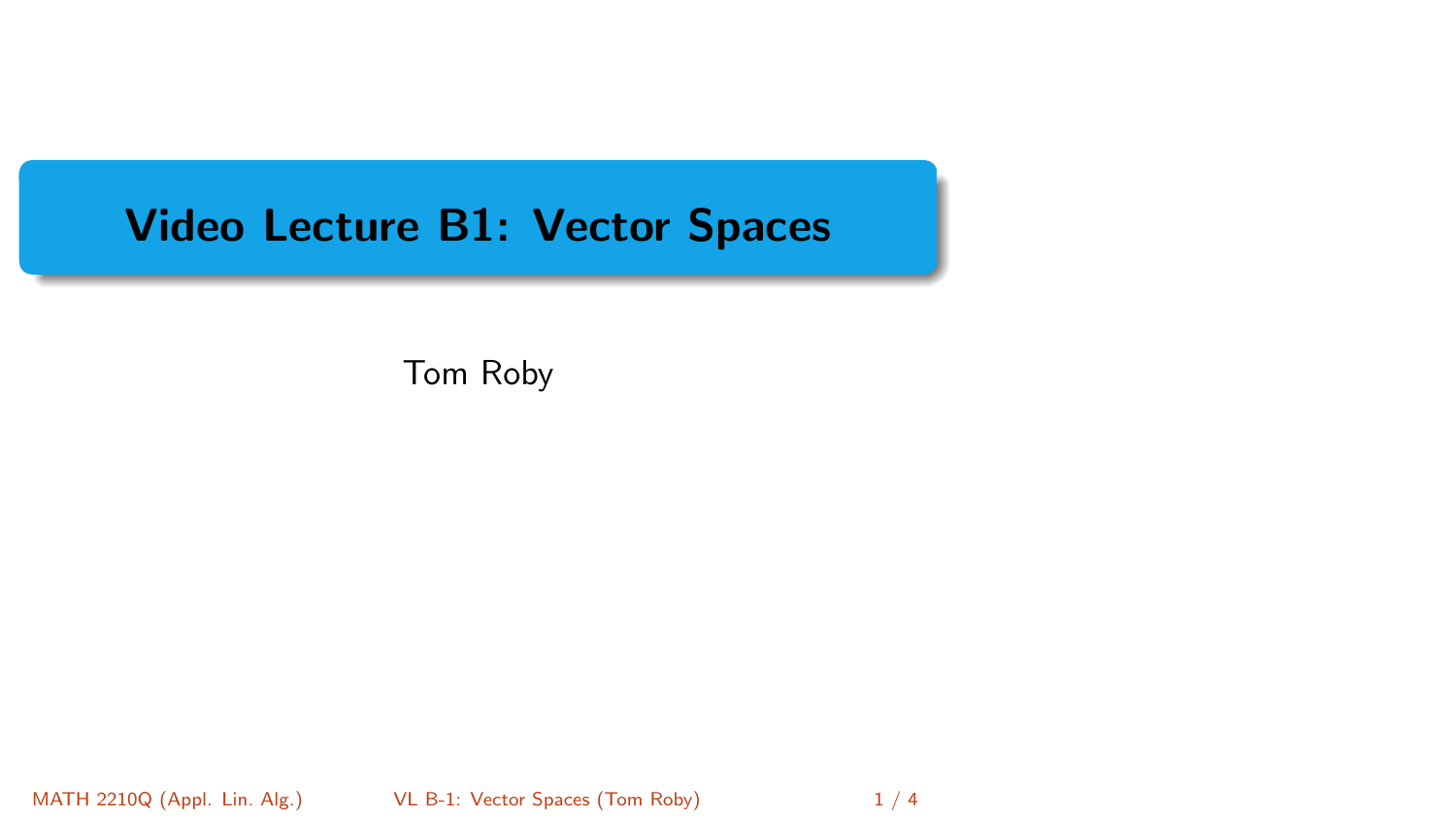## Outline & Objectives

- Isolate the essential algebraic axioms we need for linear algebra, generalizing our notion of vector to include a much wider range of examples.
- Analyze whether certain sets satisfy the axioms necessary to be considered vector spaces.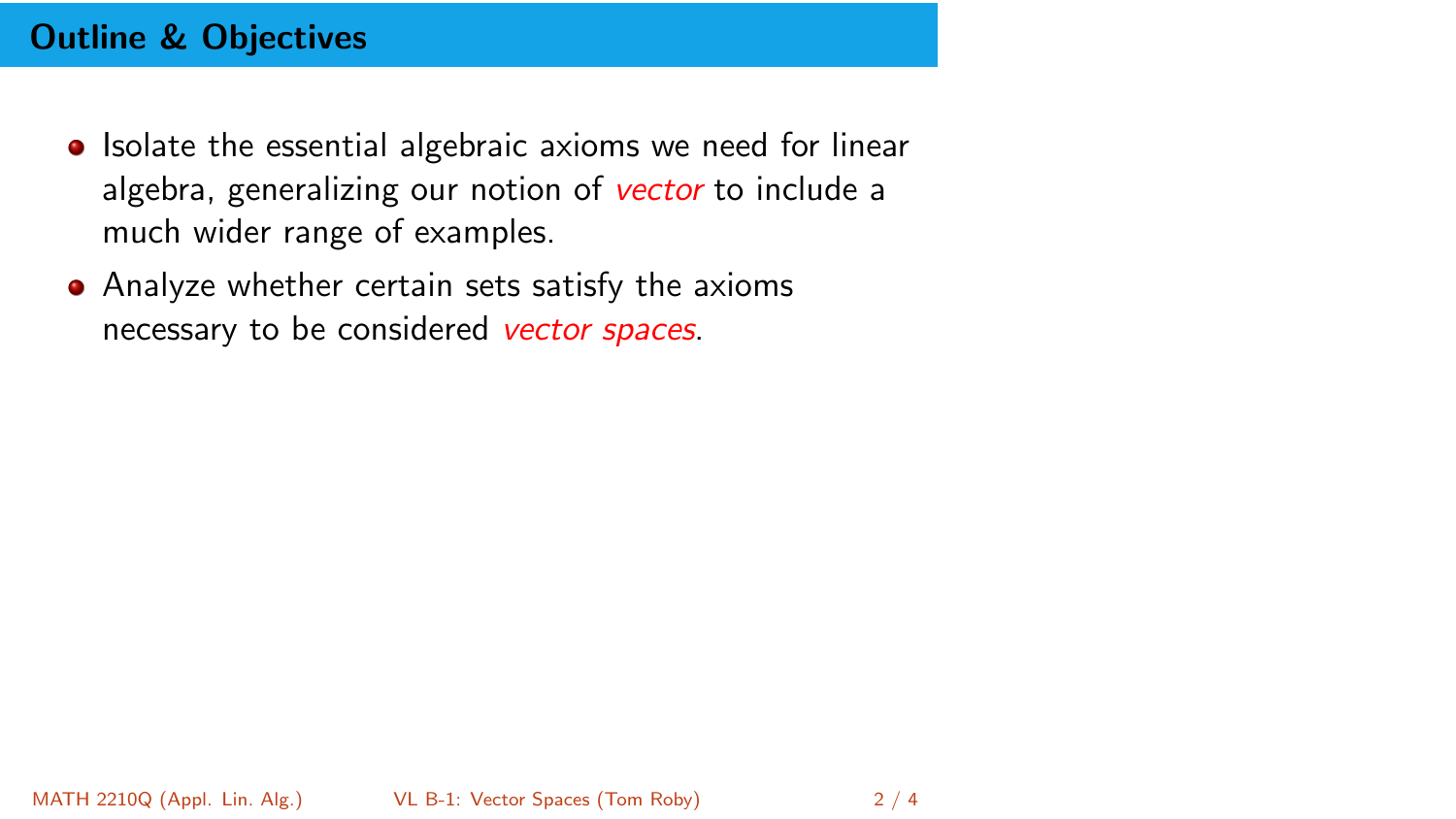#### What could we call a "vector"?

#### Q: What makes something a vector?

We want to add two of them:  $\vec{v}, \vec{w} \rightarrow \vec{v} + \vec{w}$ 

- We want to rescale them:  $\vec{v}$ ,  $k \rightarrow k\vec{v}$ .
- EG: Polynomials
- **EG**: Doubly-infinite sequences
- *EG:* Real-valued functions on R (or on  $[a, b]$ ).
- EG: Matrices in  $\mathbb{R}^{m \times n}$ .